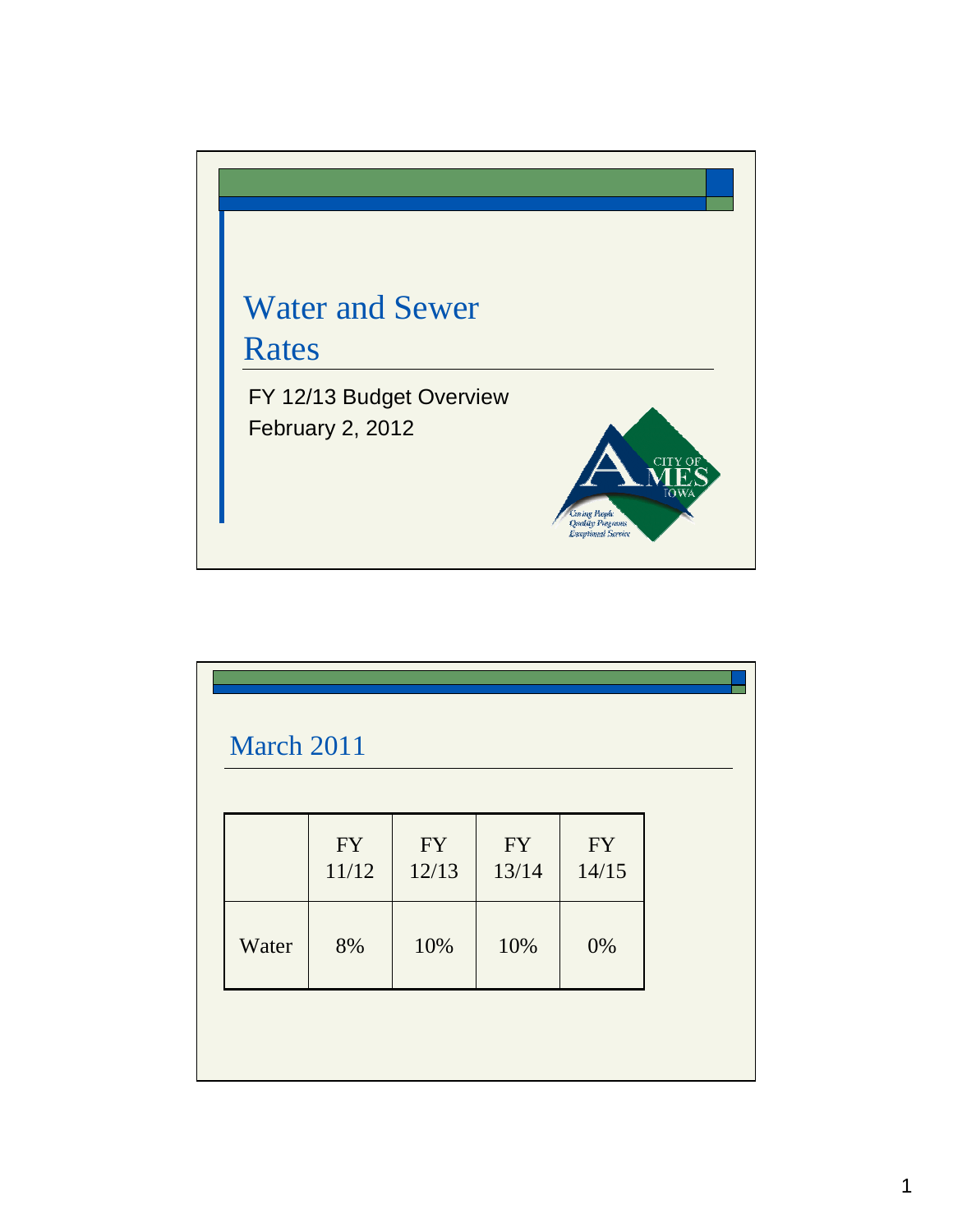|       | FY    | <b>FY</b>       | <b>FY</b>        | <b>FY</b>                         | <b>FY</b> |
|-------|-------|-----------------|------------------|-----------------------------------|-----------|
|       | 11/12 | 12/13           | 13/14            | 14/15                             | 15/16     |
| Water | 8%    | $3\%$<br>$18\%$ | $rac{6\%}{10\%}$ | $\frac{\partial \%}{\partial \%}$ | F%        |

| <b>FY</b><br>11/12 | <b>FY</b><br>12/13 | <b>FY</b><br>13/14 | <b>FY</b><br>14/15 |
|--------------------|--------------------|--------------------|--------------------|
| 9%                 | 10%                | 10%                | 6%                 |
|                    |                    |                    |                    |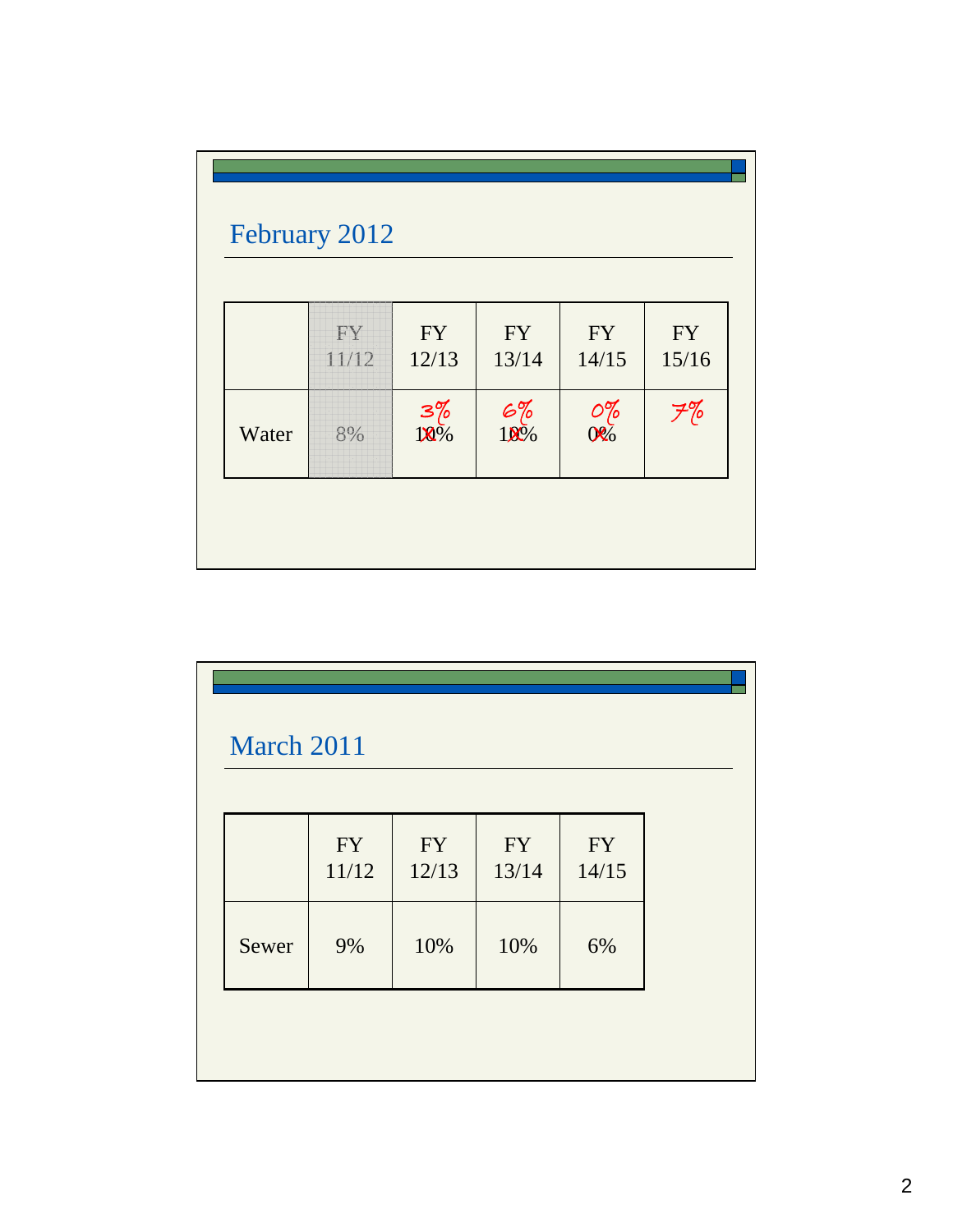|       | FY<br>11/12 | <b>FY</b><br>12/13 | <b>FY</b><br>13/14 | <b>FY</b><br>14/15 | <b>FY</b><br>15/16 |
|-------|-------------|--------------------|--------------------|--------------------|--------------------|
| Sewer | 9%          | $\frac{5\%}{10\%}$ | $\frac{5\%}{10\%}$ | $\frac{8\%}{8\%}$  | 0%                 |

| February 2012 |             |                    |                    |                    |                    |  |  |  |  |
|---------------|-------------|--------------------|--------------------|--------------------|--------------------|--|--|--|--|
|               | FY<br>11/12 | <b>FY</b><br>12/13 | <b>FY</b><br>13/14 | <b>FY</b><br>14/15 | <b>FY</b><br>15/16 |  |  |  |  |
| Water         | 8%          | 3%                 | 6%                 | 0%                 | 7%                 |  |  |  |  |
| Sewer         | 9%          | 5%                 | 5%                 | 8%                 | 0%                 |  |  |  |  |
|               |             |                    |                    |                    |                    |  |  |  |  |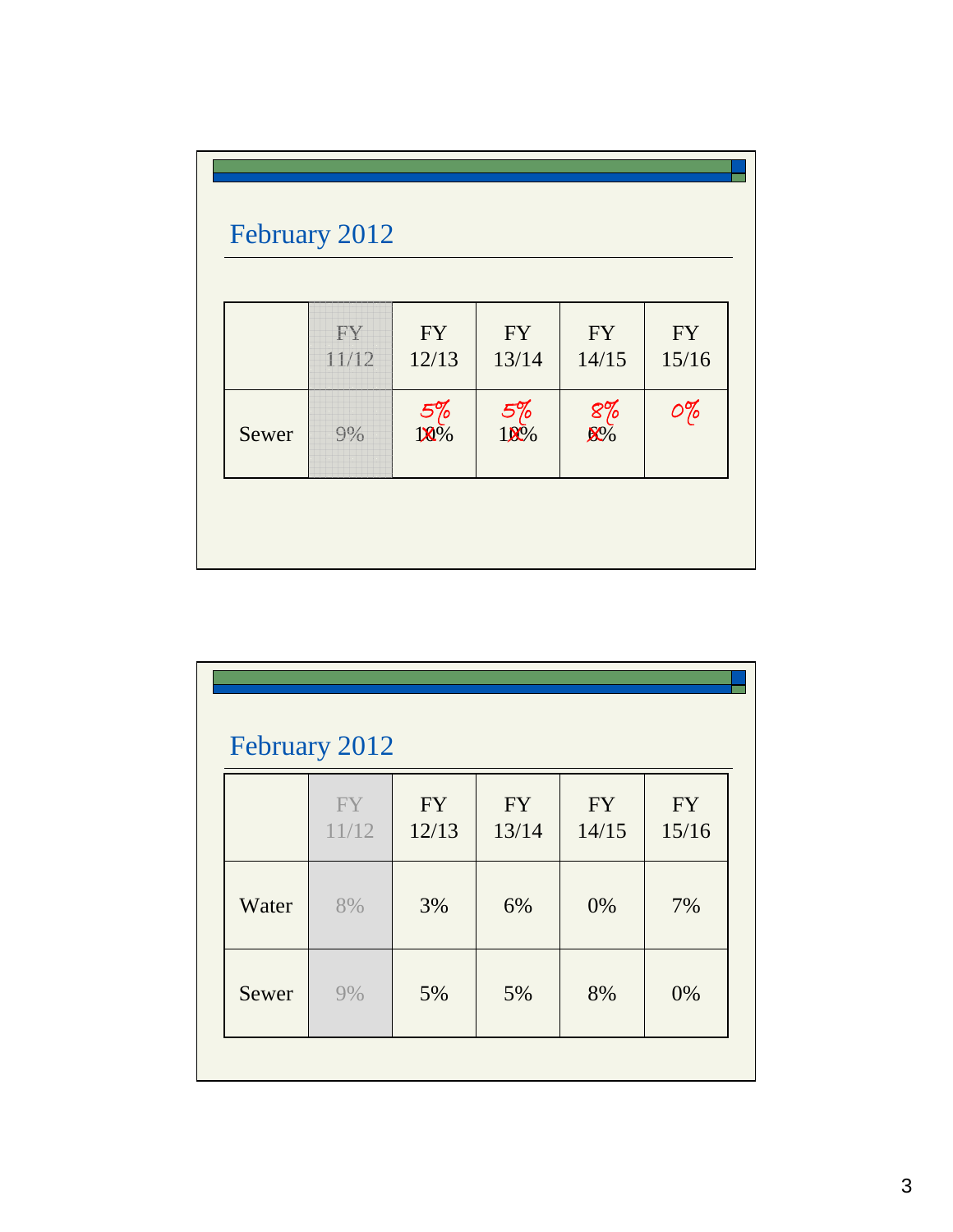## Assumptions

- All projects funded by revenue-abated general obligation bonds.
	- **20 years**
	- $\blacksquare$  2.25%
- $\Box$  All expenses incurred in FY 12/13.
- $\Box$  Debt service begins in FY 12/13.

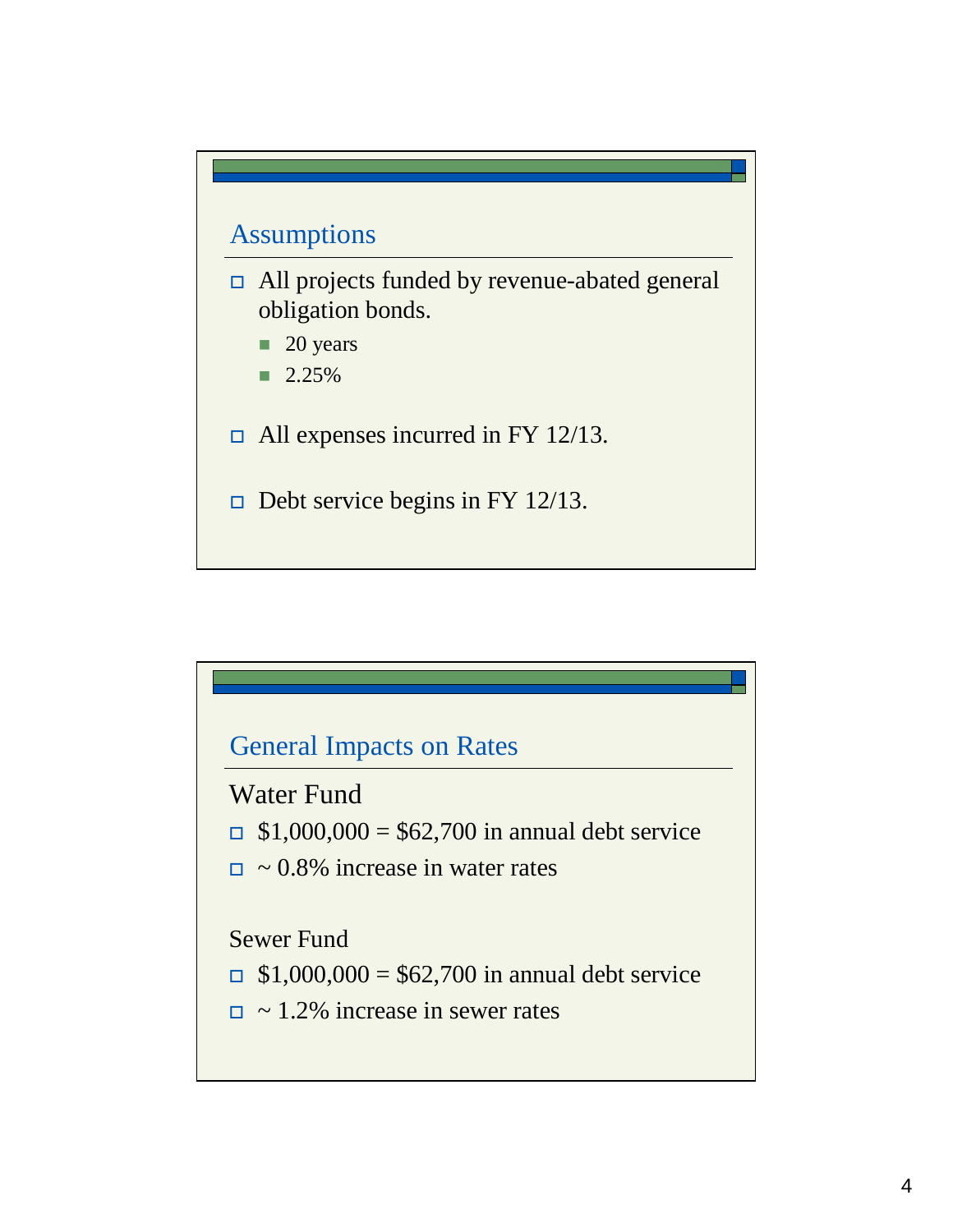

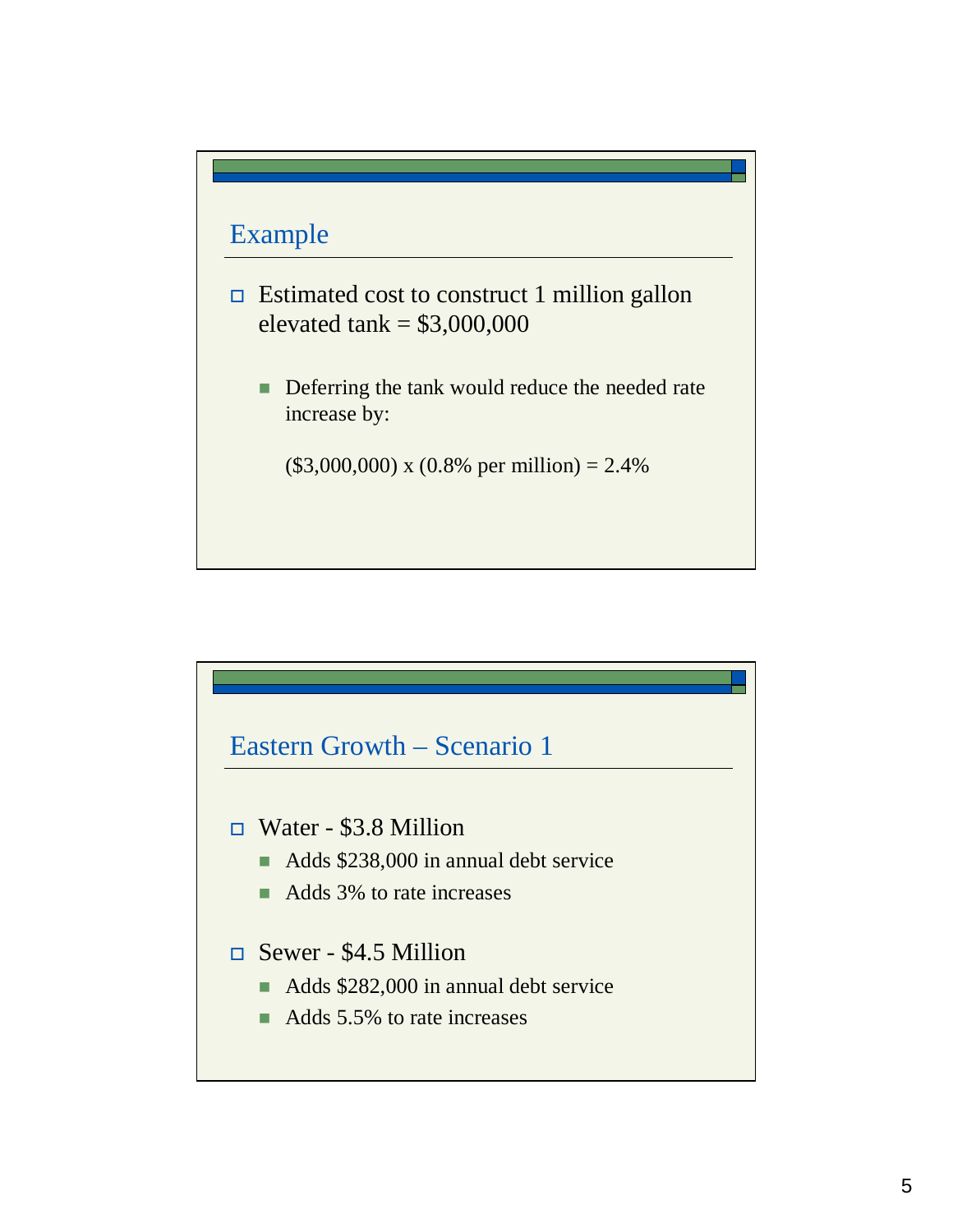| Eastern Growth<br>Scenario 1<br>February 2012 |                    |                    |                    |                    |                    |  |  |
|-----------------------------------------------|--------------------|--------------------|--------------------|--------------------|--------------------|--|--|
|                                               | <b>FY</b><br>11/12 | <b>FY</b><br>12/13 | <b>FY</b><br>13/14 | <b>FY</b><br>14/15 | <b>FY</b><br>15/16 |  |  |
| Water                                         | 8%                 | $rac{67}{340}$     | 6%                 | 0%                 | 7%                 |  |  |
| Sewer                                         | 9%                 | $10.5\%$ 5%        | 5%                 | 8%                 | 0%                 |  |  |

|       | Eastern Growth<br>Scenario 1<br>February 2012 |                                             |                        |                    |                    |  |  |  |
|-------|-----------------------------------------------|---------------------------------------------|------------------------|--------------------|--------------------|--|--|--|
|       | FY<br>11/12                                   | <b>FY</b><br>12/13                          | <b>FY</b><br>13/14     | <b>FY</b><br>14/15 | <b>FY</b><br>15/16 |  |  |  |
| Water | 8%                                            | $\varepsilon$ %<br>$\overline{\frac{3}{2}}$ | 6%                     | 0%                 | 7%                 |  |  |  |
| Sewer | 9%                                            | 8%<br>5%                                    | ヲ.5%<br>5 <sub>№</sub> | 8%                 | 0%                 |  |  |  |
|       |                                               |                                             |                        |                    |                    |  |  |  |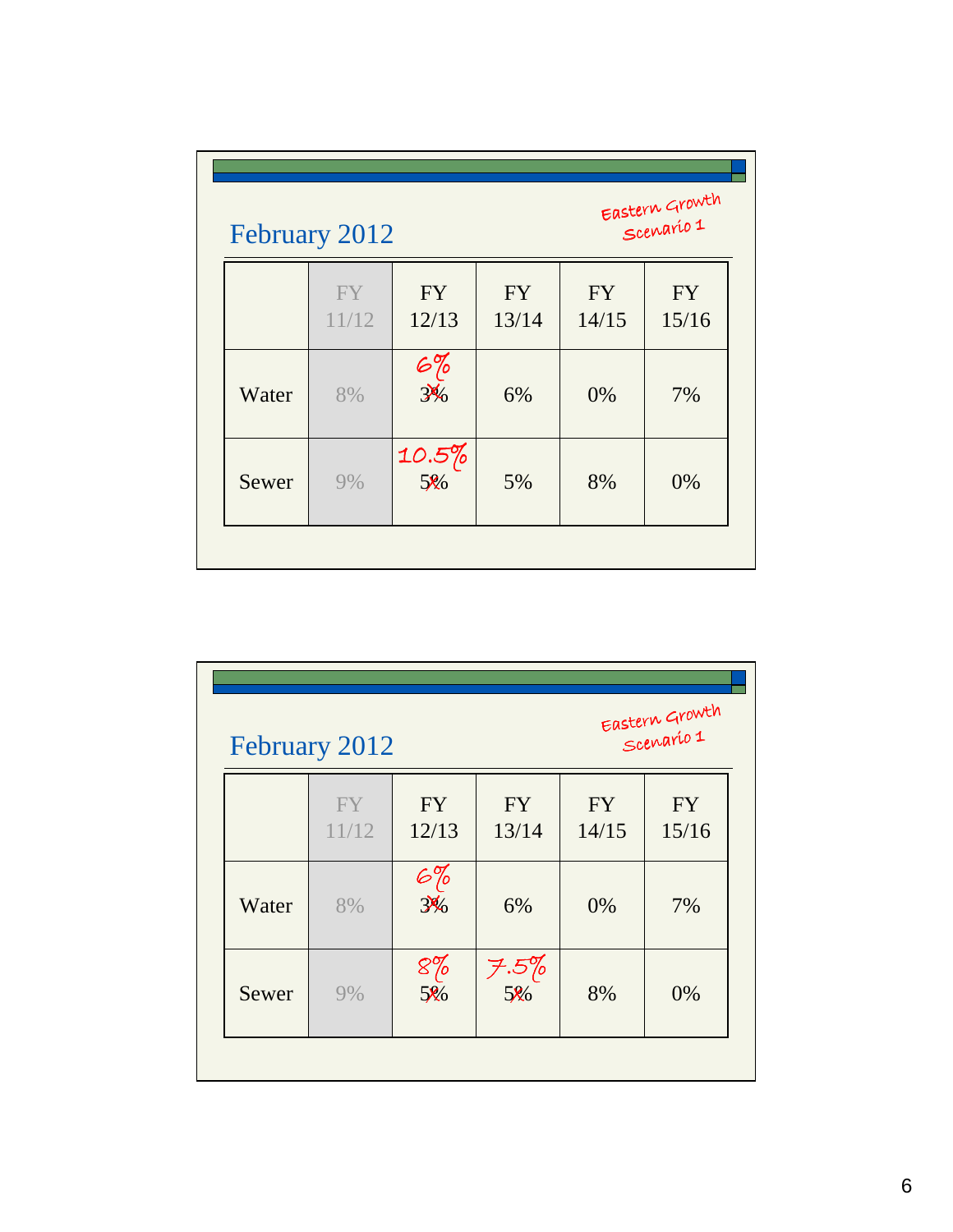

|       | February 2012      |                    |                    |                    | Eastern Growth<br>Scenario 2 |
|-------|--------------------|--------------------|--------------------|--------------------|------------------------------|
|       | <b>FY</b><br>11/12 | <b>FY</b><br>12/13 | <b>FY</b><br>13/14 | <b>FY</b><br>14/15 | <b>FY</b><br>15/16           |
| Water | 8%                 | $rac{67}{35}$      | 6%                 | 0%                 | 7%                           |
| Sewer | 9%                 | $8\%$<br>5%        | $8\%$<br>5‰        | 8%                 | 0%                           |
|       |                    |                    |                    |                    |                              |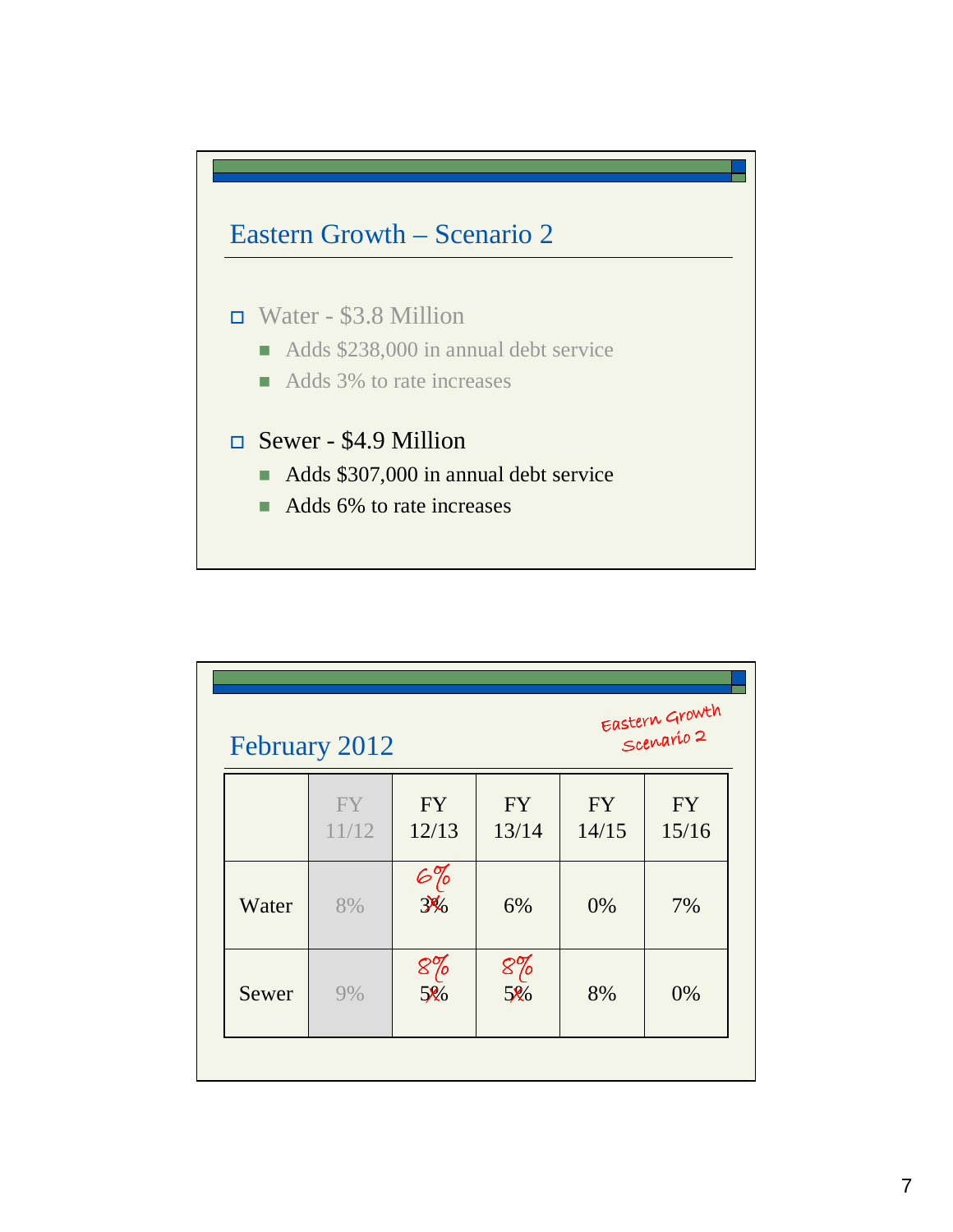

|       | February 2012 |                    | Eastern Growth<br>Scenario 3 |                    |                    |
|-------|---------------|--------------------|------------------------------|--------------------|--------------------|
|       | FY<br>11/12   | <b>FY</b><br>12/13 | <b>FY</b><br>13/14           | <b>FY</b><br>14/15 | <b>FY</b><br>15/16 |
| Water | 8%            | $rac{67}{35}$      | 6%                           | 0%                 | 7%                 |
| Sewer | 9%            | $11.5\%$<br>5%     | $11\%$<br>5%                 | 8%                 | 0%                 |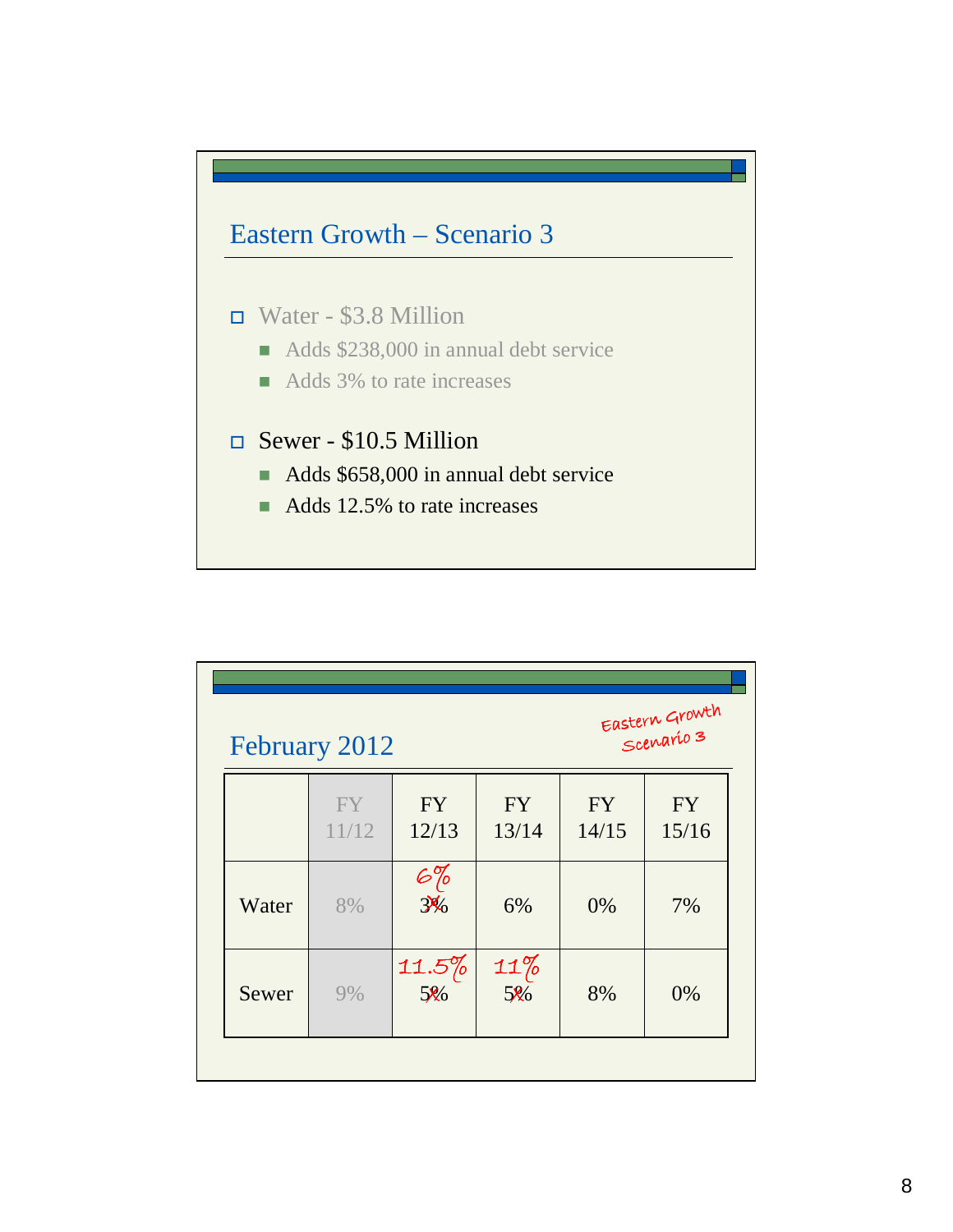

|       | February 2012      |                    |                    | Eastern Growth<br>Scenario 4 |                    |
|-------|--------------------|--------------------|--------------------|------------------------------|--------------------|
|       | <b>FY</b><br>11/12 | <b>FY</b><br>12/13 | <b>FY</b><br>13/14 | <b>FY</b><br>14/15           | <b>FY</b><br>15/16 |
| Water | 8%                 | $rac{67}{35}$      | 6%                 | 0%                           | 7%                 |
| Sewer | 9%                 | $12\%$<br>5%       | $11.5\%$<br>5‰     | 8%                           | 0%                 |
|       |                    |                    |                    |                              |                    |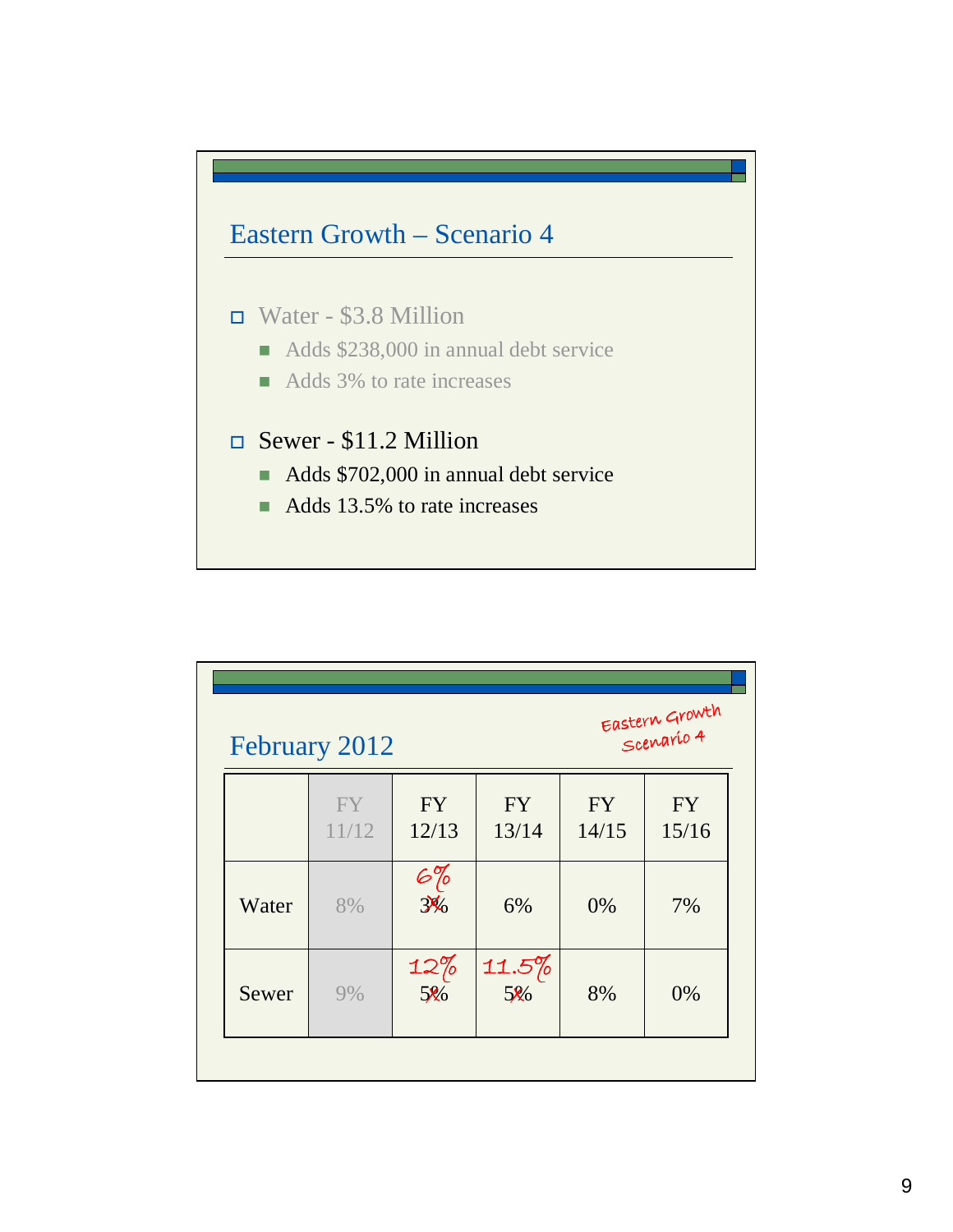|       | February 2012      |                    |                    |                    | Eastern Growth<br>Scenario 4 |
|-------|--------------------|--------------------|--------------------|--------------------|------------------------------|
|       | <b>FY</b><br>11/12 | <b>FY</b><br>12/13 | <b>FY</b><br>13/14 | <b>FY</b><br>14/15 | <b>FY</b><br>15/16           |
| Water | 8%                 | $rac{67}{35}$      | 6%                 | 0%                 | 7%                           |
| Sewer | 9%                 | $11\%$<br>5%       | $11.5\%$<br>5‰     | $\frac{10\%}{8\%}$ | 0%                           |